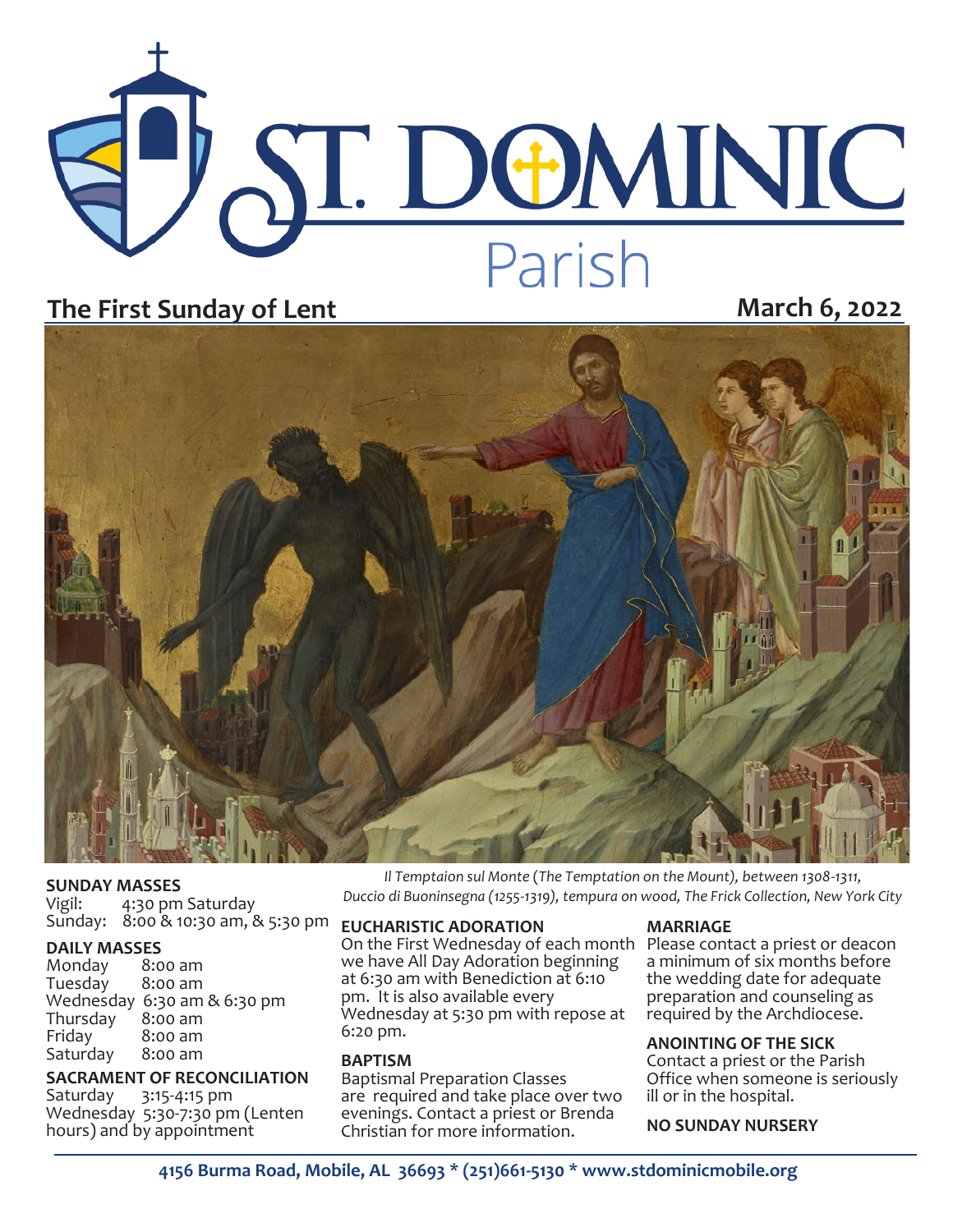#### *Pastor, Rev. Patrick R. Driscoll* Email: pdriscoll@stdominicmobile.org *Deacon Robert E. Kirby, Jr.* Email: rkirby@stdominicmobile.org *Deacon Aldon O. Ward* Email: award@stdominicmobile.org *Deacon Wiley J. Christian III*

Email: wchristian@stdominicmobile.org

### **PARISH OFFICE HOURS**

Monday - Friday, 8:00 a.m. - 4:00 p.m. **ST. DOMINIC CATHOLIC SCHOOL HOURS**  Monday - Friday, 7:15 a.m. - 3:45 p.m.

The readings for this Sunday, March 6, 2022 can be found online using the following link: https:// bible.usccb.org/bible/readings/030622.cfm

#### **Stewardship**

*"I have now brought you the first fruits of the products of the soil which you, O Lord, have given to me." Deuteronomy 26:10*

This line from the Old Testament offers two challenges. First, do you give to God from your "first fruits" - the first and best that you have to

offer, or do you give from what you have leftover? Second, do you realize that everything you have and that everything you are has been given to you by God? Ask God for a grateful and



generous heart, every day, in all circumstances.<br>  $\frac{1}{2} \int_{0}^{\sqrt{N} \cdot 15} \frac{O_{n}}{1} \int_{0}^{\sqrt{N}}$  Confeccions **The Light is on for you!**  Confessions are available on **Wednesdays from 5:30-7:30 pm**  during Lent and **Saturdays from 3:15-4:15 pm.** You are encouraged to come and

obtain forgiveness of your sins in our confessionals or by appointment with the priest.

Purchase your tickets and/or vote for our favorite team, Fr. Patrick Driscoll and Mrs. Chelsea Weishaar!



If you are interested in hosting the Pilgrim Virgin in your home, please contact Marguerite Larch at marguerite.larche@gmail.com or 251-510-9654.

|  | <b>Mass Intentions For The Week</b> |  |  |
|--|-------------------------------------|--|--|
|--|-------------------------------------|--|--|

| Saturday, March 5 | 4:30 p.m.  | Fortunata Meola (D)         |  |  |
|-------------------|------------|-----------------------------|--|--|
| Sunday, March 6   | 8:00 a.m.  | Hogan Hodges (L)            |  |  |
|                   | 10:30 a.m. | Missa pro Populo            |  |  |
|                   | 5:30 p.m.  | Jim Beattie (D)             |  |  |
| Monday, March 7   | 8:00 a.m.  | Ronnie Salter (D)           |  |  |
| Tuesday, March 8  | 8:00 a.m.  | Sr. Aloysius McConville (D) |  |  |
| Wed, March 9      | 6:30 a.m.  | Jim Beattie (D)             |  |  |
|                   | 6:30 p.m.  | Jimmy Oberkirch (D)         |  |  |
| Thurs, March 10   | 8:00 a.m.  | Gladys Dunnam (D)           |  |  |
| Friday, March 11  | 8:00 a.m.  | Stanley Dunnam (D)          |  |  |
| Sat, March 12     | 8:00 a.m.  | Chuck Hrabe (D)             |  |  |

#### **Please pray for the sick:**

Toni Aldrich Marguerite Blackard Charlotte Brady Georgette Brocato Karen Brooks Brown WM Cazalas Mahala Church Susan Coffey David Gonzales Jacque Green Ray Green Barbara Harrington Charlie Hawkins Gabriel Hawkins Katie Histing Cory Kalifeh Mary Kerr Bill Klein Cooper Klein Vicky Klein

Mary Lindamood Zella Lancaster Christian Lofton Sam Lyons Eleesha Neese Rita O'Brien Clarence Pool Sandy Quinnelly Laurie Rel Mike Rehm Rose Mary Rehm Phillip Roebling Kim Sanders E. Rosemary Schnyder Louis Seiter Ava Smith Jennifer Phillips Smith Norma Tucker Joe Verneuille

Please pray for the Repose of the Soul of *Fr. David Blanchard*, Pastor of Our Lady of Lourdes from our sister Parish.

If you would like your name or the name of your loved one added on this list please call the Parish Office at (251) 661-5130 or email mwilson@stdominicmobile.org. If you or a loved one is hospitalized, please notify the Parish office if you would like a clergy to visit.